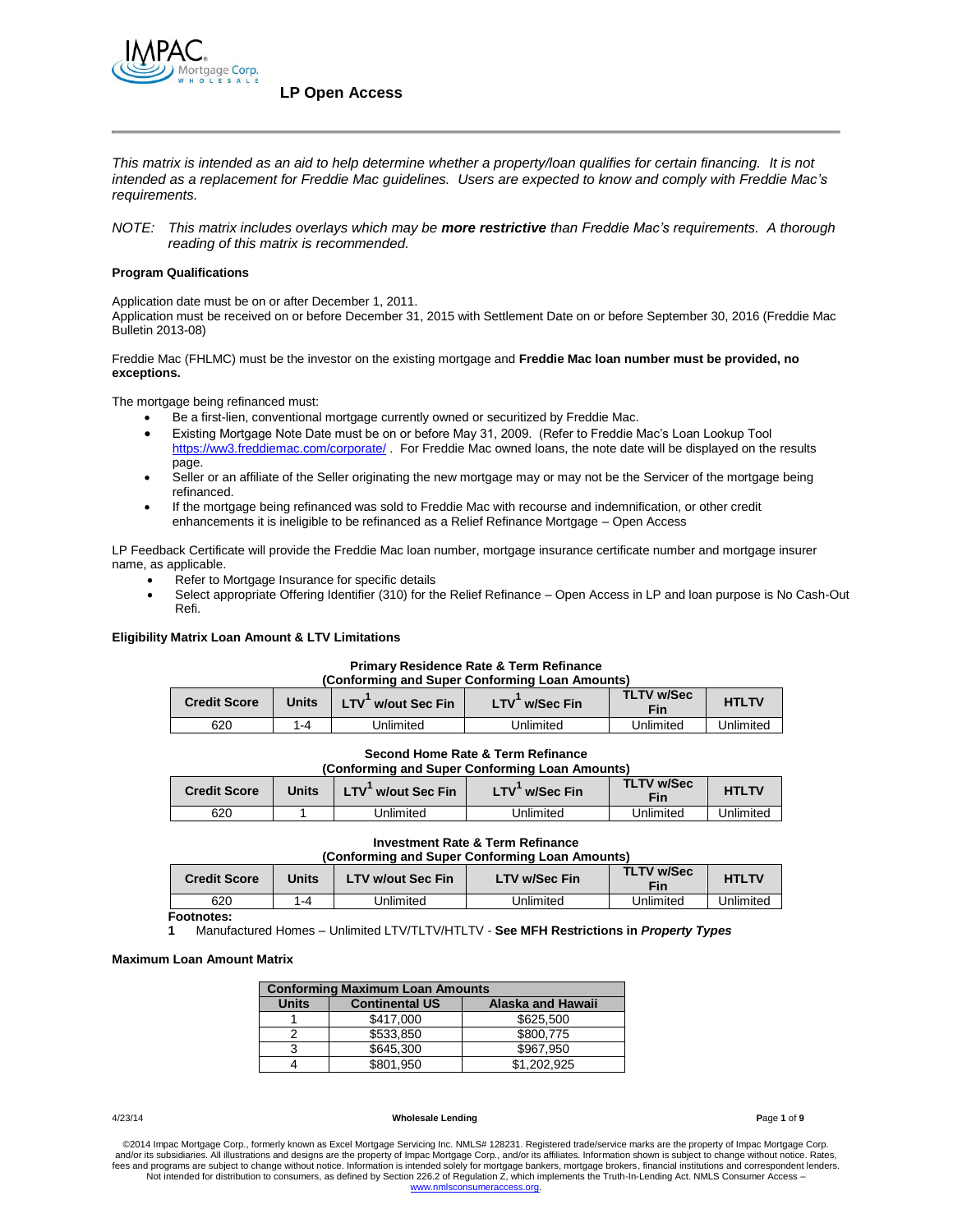

| High-Cost Area (High Balance) Loan Amounts |                        |                            |                     |                            |  |
|--------------------------------------------|------------------------|----------------------------|---------------------|----------------------------|--|
|                                            | <b>Continental US</b>  |                            | Alaska and Hawaii   |                            |  |
| <b>Units</b>                               | Minimum Loan<br>Amount | <b>Permanent High-Cost</b> | Minimum Loan Amount | <b>Permanent High-Cost</b> |  |
|                                            | \$417,001              | \$625,500                  | \$625,501           | \$938,250                  |  |
| っ                                          | \$533,851              | \$800,775                  | \$800,776           | \$1,201,150                |  |
|                                            | \$645,301              | \$967,950                  | \$967,951           | \$1,451,925                |  |
|                                            | \$801,951              | \$1,202,925                | \$1,202,926         | \$1,804,375                |  |

Permanent High Cost area the maximum potential loan limits for designated high-cost areas. Actual loan limits are established for each county (or equivalent) and the loan limits for specific high-cost areas may be lower. The original balance of a Mortgage must not exceed the maximum loan limit for the specific areas in which the Mortgage Premises is located. For specific loan limits for each high cost area, as released by the Federal Housing Finance Agency visit<http://www.fhfa.gov/Default.aspx?Page=185>

## **Product Description**

- Fixed Rate 15, 20 and 30 years
- Fully Amortizing

## **Product Codes**

When applicable the product code must identify the LTV (e.g., ML = Mid LTV, or HL = High LTV)

# **15 Years**

| <b>LTV</b>                 | <b>Product Code</b>                                                     |
|----------------------------|-------------------------------------------------------------------------|
| 105% LTV and less          | CF15OA Conventional FRM 15 YR Open Access                               |
| 105% LTV and less (SC)     | CF15OASC Conventional FRM 15 YR Open Access Super Conforming            |
| 105.01 - 125% LTV          | CF15OAML Conventional FRM 15 YR Open Access Mid LTV                     |
| 105.01 - 125% LTV (SC)     | CF15OAMLSC Conventional FRM 15 YR Open Access Mid LTV Super Conforming  |
| 125.01% LTV and above      | CF15OAHL Conventional FRM 15 YR Open Access High LTV                    |
| 125.01% LTV and above (SC) | CF15OAHLSC Conventional FRM 15 YR Open Access High LTV Super Conforming |

### **20 Years**

| <b>LTV</b>                 | <b>Product Code</b>                                                     |
|----------------------------|-------------------------------------------------------------------------|
| 105% LTV and less          | CF20OA Conventional FRM 20 YR Open Access                               |
| 105% LTV and less (SC)     | CF20OASC Conventional FRM 20 YR Open Access Super Conforming            |
| 105.01 - 125% LTV          | CF20OAML Conventional FRM 20 YR Open Access Mid LTV                     |
| 105.01 - 125% LTV (SC)     | CF20OAMLSC Conventional FRM 20 YR Open Access Mid LTV Super Conforming  |
| 125.01% LTV and above      | CF20OAHL Conventional FRM 20 YR Open Access High LTV                    |
| 125.01% LTV and above (SC) | CF20OAHLSC Conventional FRM 20 YR Open Access High LTV Super Conforming |

**30 Years**

| JV IGGIJ                   |                                                                         |
|----------------------------|-------------------------------------------------------------------------|
| <b>LTV</b>                 | <b>Product Code</b>                                                     |
| 105% LTV and less          | CF30OA Conventional FRM 30 YR Open Access                               |
| 105% LTV and less (SC)     | CF30OASC Conventional FRM 30 YR Open Access Super Conforming            |
| 105.01 - 125% LTV          | CF30OAML Conventional FRM 30 YR Open Access Mid LTV                     |
| $105.01 - 125\%$ LTV (SC)  | CF30OAMLSC Conventional FRM 30 YR Open Access Mid LTV Super Conforming  |
| 125.01% LTV and above      | CF30OAHL Conventional FRM 30 YR Open Access High LTV                    |
| 125.01% LTV and above (SC) | CF30OAHLSC Conventional FRM 30 YR Open Access High LTV Super Conforming |

## **Eligibility Requirements**

| Appraisal | <b>Establishing Property Value for New Mortgage</b>                                                                                                          |             |
|-----------|--------------------------------------------------------------------------------------------------------------------------------------------------------------|-------------|
|           | <b>Option One:</b> Home Value Explorer (HVE) from LP Findings                                                                                                |             |
|           | The value of the property may be determined by using a point value estimate from HVE indicated on the<br>LP Findings.                                        |             |
|           | In order to use this value the Forecast Standard Deviation must be no greater than 0.20 (corresponding<br>٠<br>to a Confidence Score of "High" or "Medium"). |             |
|           | When LP indicates a useable value it may be used for purposes of LTV and pricing of the loan and an<br>٠<br>appraisal is not required.                       |             |
|           | If the LP Findings do not indicate a useable HVE value or the borrower chooses to use a different value                                                      |             |
| 4/23/14   | <b>Wholesale Lending</b>                                                                                                                                     | Page 2 of 9 |

©2014 Impac Mortgage Corp., formerly known as Excel Mortgage Servicing Inc. NMLS# 128231. Registered trade/service marks are the property of Impac Mortgage Corp.<br>The and/or its subsidiaries. All illustrations and designs Not intended for distribution to consumers, as defined by Section 226.2 of Regulation Z, which implements the Truth-In-Lending Act. NMLS Consumer Access – [www.nmlsconsumeraccess.org.](http://www.nmlsconsumeraccess.org/)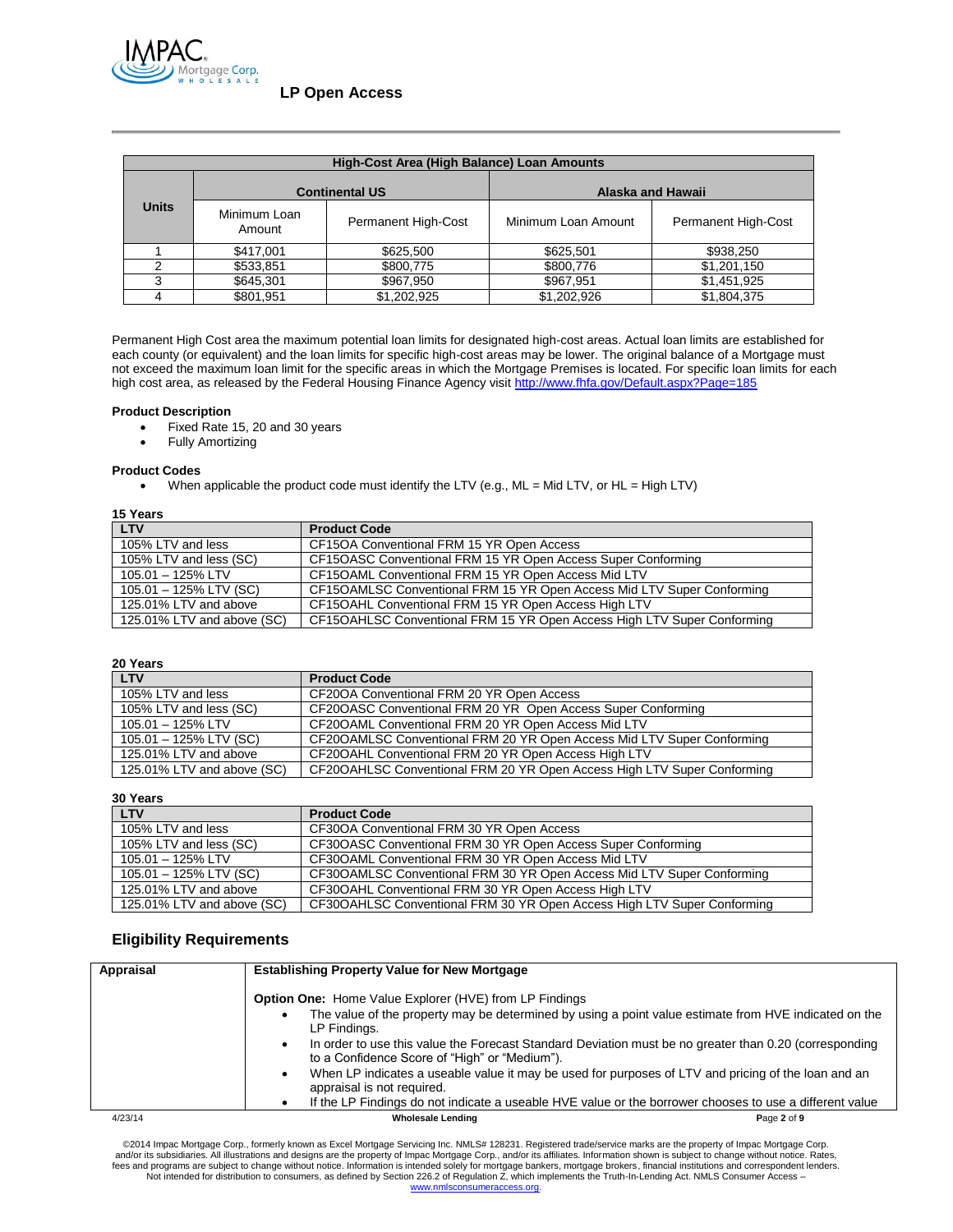

# **LP Open Access**

|         | then Option Two is used.<br>The following requirements must be met to use an HVE point value estimate to determine property value<br>$\bullet$<br>for LP Open Access:<br>Property must be a 1- or 2-unit dwelling<br>$\circ$<br>Property must be an attached or detached dwelling, or a unit in a condominium project or PUD<br>$\circ$<br>Property must not be a manufactured home or dwelling on a leasehold estate<br>$\circ$                                                                                                                                                                                                                                                    |  |
|---------|-------------------------------------------------------------------------------------------------------------------------------------------------------------------------------------------------------------------------------------------------------------------------------------------------------------------------------------------------------------------------------------------------------------------------------------------------------------------------------------------------------------------------------------------------------------------------------------------------------------------------------------------------------------------------------------|--|
|         | Option Two: Full 1004 Appraisal<br>Property value must be determined by obtaining a full appraisal with an interior and exterior inspection<br>meeting Freddie Mac requirements.                                                                                                                                                                                                                                                                                                                                                                                                                                                                                                    |  |
|         | NOTE:<br>We may not use the HVE value if IMPAC is aware of any circumstances or conditions adversely affecting<br>the value, condition or marketability of the property. A full appraisal may always be required at the<br>discretion of the Underwriter.                                                                                                                                                                                                                                                                                                                                                                                                                           |  |
|         | When the HVE Point Value Estimate is used for property valuation the estimate must be dated within 120 days of<br>the note date                                                                                                                                                                                                                                                                                                                                                                                                                                                                                                                                                     |  |
|         | Appraiser must have current license and is qualified to perform appraisals without oversight or supervision by a<br>"supervisory" appraiser on higher value properties.                                                                                                                                                                                                                                                                                                                                                                                                                                                                                                             |  |
|         | Texas Equity Section 50(a)(6) Mortgages are ineligible.                                                                                                                                                                                                                                                                                                                                                                                                                                                                                                                                                                                                                             |  |
|         | <b>Super Conforming Products:</b><br>A field review is required if:                                                                                                                                                                                                                                                                                                                                                                                                                                                                                                                                                                                                                 |  |
|         | Property is valued at \$1 million or more and the LTV, TLTV, or HTLTV is greater than 75%<br>$\bullet$                                                                                                                                                                                                                                                                                                                                                                                                                                                                                                                                                                              |  |
|         | The Field Review is required to ensure the appraisal is an accurate representation of value. If the Field Review<br>results in a different opinion of value than the appraisal, the lowest of the original appraised value or the Field<br>Review value must be used to calculate the LTV ratios.                                                                                                                                                                                                                                                                                                                                                                                   |  |
|         | As of the Delivery Date of the Relief Refinance Mortgage – Open Access the value of the mortgaged property must<br>be at least equal to the value of the Mortgaged Premises as determined by the appraisal with the most recent<br>effective date before the Delivery Date of the Relief Refinance Mortgage – Open Access.                                                                                                                                                                                                                                                                                                                                                          |  |
|         | <b>Property Valuation Information</b><br>When complying with the Consumer Financial Protection Bureau's (CFPB) final rule on the disclosure of valuation<br>information (developed in connection with an application for credit) to loan applicants, Lender is responsible for<br>meeting the requirements of Freddie Mac Bulletin 2013-20. This includes, but is not limited to, HVE valuation<br>information contained within LP AUS findings.                                                                                                                                                                                                                                    |  |
| Assets  | Asset documentation information: When verifying funds in the Borrower's depository or non-depository account,<br>including, but not limited to, a checking, savings, money market, stock, bond or retirement account, the most recent<br>monthly or quarterly account statement must be provided. For the Borrower's depository and non-depository<br>accounts, the requirements of Sections 37.22(b) or 37.23(b) of Selling Guide do not need to be met. All other<br>asset types (other than depository and non-depository accounts) must meet the Streamlined Accept documentation<br>requirements in Section 37.22(b).                                                          |  |
|         | Large Deposits – Underwriter will request the borrower's written explanation and documentation of the source of<br>large deposits that are reflected on bank statements. Large deposits are defined as a single deposit that exceeds<br>25% of the total monthly qualifying income for the loan. If the source of a large deposit is readily identifiable on the<br>account statement, such as direct deposits where the source of the deposit is printed on the statement, there is no<br>need to obtain further explanation or documentation. Regardless of whether the source is printed on the<br>statement, the underwriter may still request documentation at its discretion. |  |
|         | Reserves (2014-2 & 26.5)<br>Reserves must be based on the full monthly payment amount for the property, not only principal, interest, taxes<br>and insurance (PITI). The monthly payment amount is defined as the sum of the following monthly charges:<br>Principal and interest payments on the mortgage<br><b>Property hazard insurance premiums</b><br><b>Real estate taxes</b><br>When applicable:                                                                                                                                                                                                                                                                             |  |
|         | Mortgage insurance premiums<br><b>Leasehold payments</b><br>$\overline{\circ}$<br>Homeowners association dues (excluding unit utility charges)<br>$\overline{\circ}$<br>Payments on secondary financing                                                                                                                                                                                                                                                                                                                                                                                                                                                                             |  |
| 4/23/14 | <b>Wholesale Lending</b><br>Page 3 of 9                                                                                                                                                                                                                                                                                                                                                                                                                                                                                                                                                                                                                                             |  |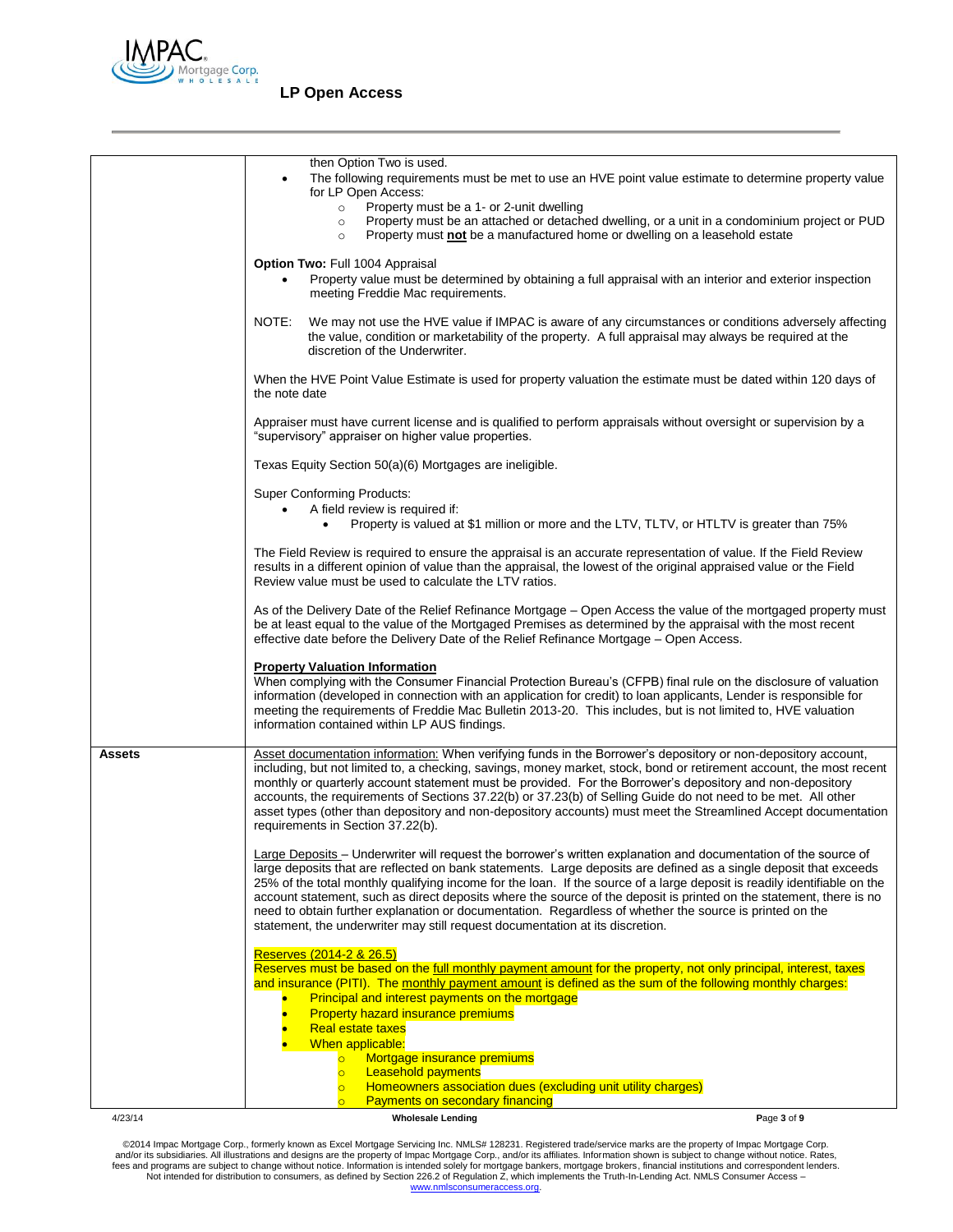

|                             | If reserves are entered into LP, the reserves must be documented                                                                                                                                                                                                                                                                                                                                                                                                                                                                                                                                                                                                                                                                                                                                                                                                                                                                                                                                                                                                                                                                                                                                                                                                                                            |                                                                                                                                                                                                                                                                                                                                  |  |  |  |
|-----------------------------|-------------------------------------------------------------------------------------------------------------------------------------------------------------------------------------------------------------------------------------------------------------------------------------------------------------------------------------------------------------------------------------------------------------------------------------------------------------------------------------------------------------------------------------------------------------------------------------------------------------------------------------------------------------------------------------------------------------------------------------------------------------------------------------------------------------------------------------------------------------------------------------------------------------------------------------------------------------------------------------------------------------------------------------------------------------------------------------------------------------------------------------------------------------------------------------------------------------------------------------------------------------------------------------------------------------|----------------------------------------------------------------------------------------------------------------------------------------------------------------------------------------------------------------------------------------------------------------------------------------------------------------------------------|--|--|--|
|                             |                                                                                                                                                                                                                                                                                                                                                                                                                                                                                                                                                                                                                                                                                                                                                                                                                                                                                                                                                                                                                                                                                                                                                                                                                                                                                                             |                                                                                                                                                                                                                                                                                                                                  |  |  |  |
|                             | <b>Reserves required for mortgages secured by Primary Residence:</b>                                                                                                                                                                                                                                                                                                                                                                                                                                                                                                                                                                                                                                                                                                                                                                                                                                                                                                                                                                                                                                                                                                                                                                                                                                        |                                                                                                                                                                                                                                                                                                                                  |  |  |  |
|                             | <b>Subject property</b><br><b>Primary Residence - 1-unit</b>                                                                                                                                                                                                                                                                                                                                                                                                                                                                                                                                                                                                                                                                                                                                                                                                                                                                                                                                                                                                                                                                                                                                                                                                                                                | <b>Required reserves</b><br><b>None</b>                                                                                                                                                                                                                                                                                          |  |  |  |
|                             | Primary Residence - 2-4 unit                                                                                                                                                                                                                                                                                                                                                                                                                                                                                                                                                                                                                                                                                                                                                                                                                                                                                                                                                                                                                                                                                                                                                                                                                                                                                | Six months for the subject property                                                                                                                                                                                                                                                                                              |  |  |  |
|                             |                                                                                                                                                                                                                                                                                                                                                                                                                                                                                                                                                                                                                                                                                                                                                                                                                                                                                                                                                                                                                                                                                                                                                                                                                                                                                                             |                                                                                                                                                                                                                                                                                                                                  |  |  |  |
|                             | <b>Reserves required for Second Home and Investment Property mortgages:</b>                                                                                                                                                                                                                                                                                                                                                                                                                                                                                                                                                                                                                                                                                                                                                                                                                                                                                                                                                                                                                                                                                                                                                                                                                                 |                                                                                                                                                                                                                                                                                                                                  |  |  |  |
|                             | <b>Subject property</b>                                                                                                                                                                                                                                                                                                                                                                                                                                                                                                                                                                                                                                                                                                                                                                                                                                                                                                                                                                                                                                                                                                                                                                                                                                                                                     | <b>Required reserves</b>                                                                                                                                                                                                                                                                                                         |  |  |  |
|                             | <b>Second Home</b>                                                                                                                                                                                                                                                                                                                                                                                                                                                                                                                                                                                                                                                                                                                                                                                                                                                                                                                                                                                                                                                                                                                                                                                                                                                                                          | Two months for the subject property, and<br>$\bullet$<br>Two months for each additional second home<br>and/or 1- to 4-unit investment property<br>In which the borrower has an<br>$\overline{\mathsf{O}}$ . $\overline{\mathsf{O}}$<br>ownership interest or on which<br>borrower is obligated, and<br>o That is financed        |  |  |  |
|                             | <b>Investment Property</b>                                                                                                                                                                                                                                                                                                                                                                                                                                                                                                                                                                                                                                                                                                                                                                                                                                                                                                                                                                                                                                                                                                                                                                                                                                                                                  | Six months for the subject property, and<br>$\bullet$<br>Two months for each additional second home<br>$\bullet$<br>and/or 1- to 4-unit investment property:<br>In which the borrower has an<br>$\overline{\bullet}$ .<br>ownership interest or on which the<br>borrower is obligated, and<br><b>That is financed</b><br>$\circ$ |  |  |  |
| <b>Assumptions</b>          | Fixed Rate - Ineligible                                                                                                                                                                                                                                                                                                                                                                                                                                                                                                                                                                                                                                                                                                                                                                                                                                                                                                                                                                                                                                                                                                                                                                                                                                                                                     |                                                                                                                                                                                                                                                                                                                                  |  |  |  |
| <b>Borrower Eligibility</b> | Eligible:                                                                                                                                                                                                                                                                                                                                                                                                                                                                                                                                                                                                                                                                                                                                                                                                                                                                                                                                                                                                                                                                                                                                                                                                                                                                                                   |                                                                                                                                                                                                                                                                                                                                  |  |  |  |
| <b>Co-borrowers</b>         | Permanent resident alien verify Alien Registration Card if borrower is not living in the U.S.<br>Inter Vivos Revocable Trust (22.10)<br>$\bullet$<br>Note: A Living Trust may be made irrevocable by a settlor's death. To be an eligible borrower<br>$\circ$<br>at the time of the refinance transaction, the borrower must continue to be a Living Trust that<br>meets Freddie Mac's revocability and, as applicable, other eligibility requirements.<br>Note: A Power of Attorney is not allowed on properties held in a trust<br>$\circ$<br>Addition of a Borrower<br>Adding a borrower is eligible provided at least one borrower from the mortgage being refinanced is<br>$\bullet$<br>retained<br>A non-occupying co-borrower may not be added to a mortgage secured by a primary residence.<br>$\bullet$<br>Removal of a Borrower<br>A borrower obligated on the Note of the Mortgage being refinanced may be omitted from the Note of the<br>$\bullet$<br>Relief Refinance Mortgage - Open Access. Borrower(s) being omitted from the note may remain on the<br>deed and retain ownership interest in the Mortgaged Premises.<br>In all cases, at least one borrower from the Mortgage being refinanced must be retained.<br>Ineligible<br><b>Foreign National</b><br>Non-Permanent resident alien |                                                                                                                                                                                                                                                                                                                                  |  |  |  |
|                             | No new non-occupying co-borrowers may be added to an Open Access loan secured by primary residence.<br>Existing non-occupying co-borrowers from the prior loan may remain.                                                                                                                                                                                                                                                                                                                                                                                                                                                                                                                                                                                                                                                                                                                                                                                                                                                                                                                                                                                                                                                                                                                                  |                                                                                                                                                                                                                                                                                                                                  |  |  |  |
| <b>Credit</b>               | The Borrower's credit reputation is acceptable if the mortgage receives a Risk Class of Accept.<br><b>Credit Score</b><br>Borrower's credit score is eligible if LP Accept decision is received, minimum credit score is 620.<br>$\bullet$<br>Refer to Mortgage Insurance for specifics<br>$\bullet$<br>Mortgage payment history<br>$\bullet$<br>Existing mortgage (loan on subject property being refinanced) must be current.<br>LP determines acceptable mortgage history<br>$\bullet$<br>Regardless of the risk classification received from Loan Prospector, any evidence of a short sale<br>$\bullet$<br>in the borrower's history requires a waiting period of 48 months from the completion date of the<br>short sale<br>Ineligible<br>Manual underwrite<br>٠<br>LP decision other than LP Accept                                                                                                                                                                                                                                                                                                                                                                                                                                                                                                   |                                                                                                                                                                                                                                                                                                                                  |  |  |  |
| 4/23/14                     | <b>Wholesale Lending</b>                                                                                                                                                                                                                                                                                                                                                                                                                                                                                                                                                                                                                                                                                                                                                                                                                                                                                                                                                                                                                                                                                                                                                                                                                                                                                    | Page 4 of 9                                                                                                                                                                                                                                                                                                                      |  |  |  |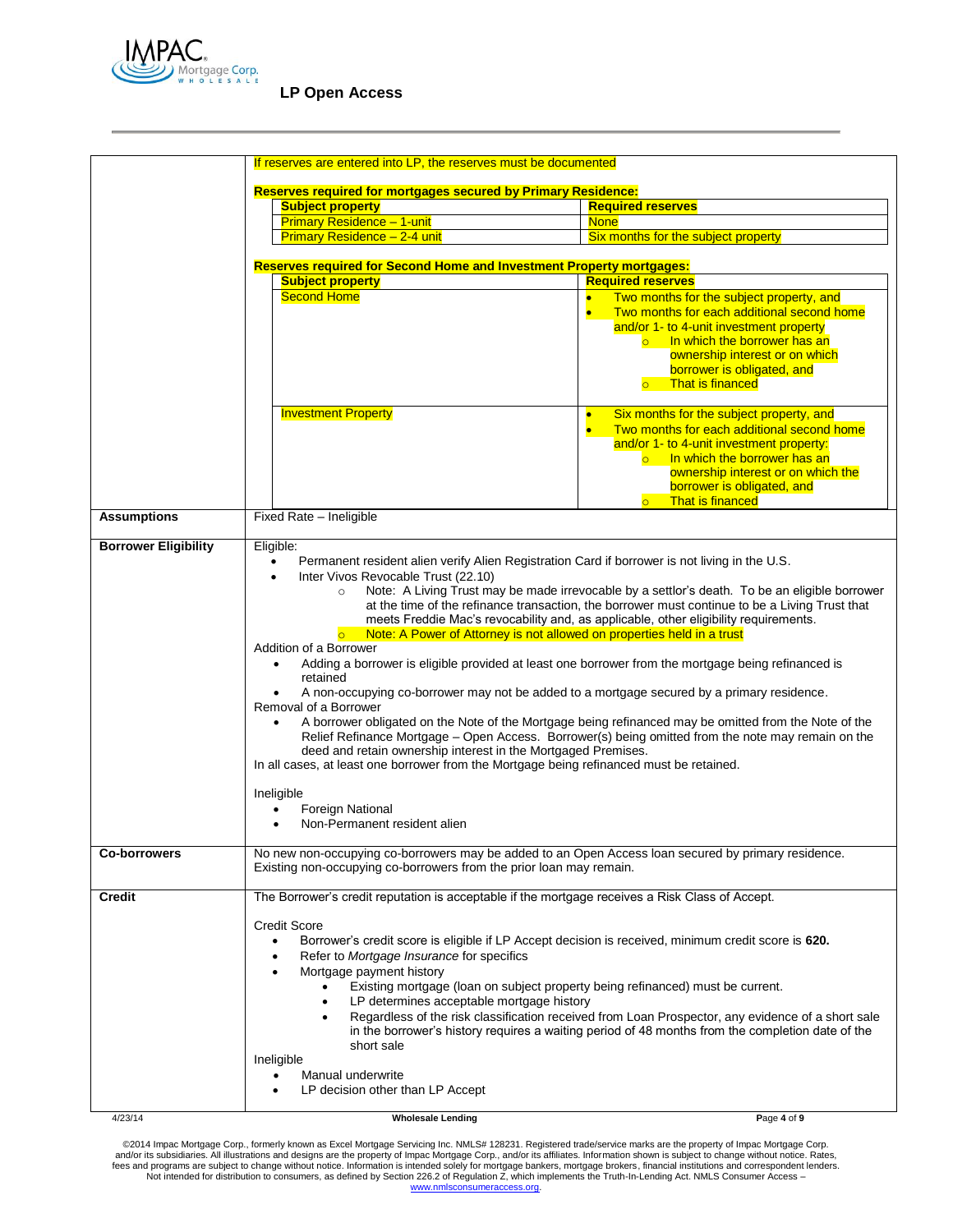

# **LP Open Access**

| <b>Documentation</b>               | Document as determined by LP Findings and Selling Guide                                                                                                                                                                                                                                                                                                                                                                                                                  |                                                                                                                                                                                |  |  |
|------------------------------------|--------------------------------------------------------------------------------------------------------------------------------------------------------------------------------------------------------------------------------------------------------------------------------------------------------------------------------------------------------------------------------------------------------------------------------------------------------------------------|--------------------------------------------------------------------------------------------------------------------------------------------------------------------------------|--|--|
|                                    | See Asset and <i>Income</i> sections for LP Open Access flexibilities.                                                                                                                                                                                                                                                                                                                                                                                                   |                                                                                                                                                                                |  |  |
| <b>Escrow Waivers</b>              | Impac will accept digitally signed documents per FHLMC guidelines.<br>Property tax and insurance escrows may be waived as follows:                                                                                                                                                                                                                                                                                                                                       |                                                                                                                                                                                |  |  |
|                                    | All loans with LTV $\leq$ 80%                                                                                                                                                                                                                                                                                                                                                                                                                                            |                                                                                                                                                                                |  |  |
|                                    | California Only: Escrows may be waived for primary residence < 90% LTV                                                                                                                                                                                                                                                                                                                                                                                                   | Note: Impounds are always required when the loan has monthly mortgage insurance premium                                                                                        |  |  |
| <b>Financing Types</b>             | Rate and Term Refinance<br>Proceeds of Relief Refi Mortgage – Open Access are limited to Rate and Term refi and the proceeds may<br>$\bullet$<br>be used only as follows:                                                                                                                                                                                                                                                                                                |                                                                                                                                                                                |  |  |
|                                    |                                                                                                                                                                                                                                                                                                                                                                                                                                                                          |                                                                                                                                                                                |  |  |
|                                    | Pay off the first Mortgage (amount including only the unpaid principal balance and interest<br>$\bullet$<br>accrued through the date the Mortgage being refinanced is paid off.)<br>Pay the lesser of 4% of the current unpaid principal balance (UPB) of the Mortgage being<br>refinanced or \$5,000 in related Closing Costs, Financing Costs and Prepaids/Escrows.<br>The borrower may receive up to \$150 cash back at closing. If the amount exceeds \$150 refer to |                                                                                                                                                                                |  |  |
|                                    |                                                                                                                                                                                                                                                                                                                                                                                                                                                                          |                                                                                                                                                                                |  |  |
|                                    | <b>Principal Curtailments for specifics</b><br>٠                                                                                                                                                                                                                                                                                                                                                                                                                         | Reimbursement for closing costs paid by the borrower outside of closing is ineligible                                                                                          |  |  |
|                                    | Reduce the interest rate                                                                                                                                                                                                                                                                                                                                                                                                                                                 | The proceeds may not be used to pay off or pay down any junior liens.<br>Must demonstrate the Relief Refinance Mortgage – Open Access improves borrower's position as follows. |  |  |
|                                    | Reduce the amortization period<br>$\bullet$                                                                                                                                                                                                                                                                                                                                                                                                                              | Replace ARM, IO or Balloon Product with a fully amortizing Fixed Rate Product.                                                                                                 |  |  |
|                                    |                                                                                                                                                                                                                                                                                                                                                                                                                                                                          | Reduction in the monthly principal and interest payment of the First Lien Mortgage                                                                                             |  |  |
|                                    | There is no limitation on the amount of the increase in the Borrower's principal and interest payment so<br>$\bullet$<br>long as borrower benefit is met per above.                                                                                                                                                                                                                                                                                                      |                                                                                                                                                                                |  |  |
|                                    | The relief Refinance Mortgage – Open Access must not be subject to the Home Ownership and Equity<br>$\bullet$<br>Protection Act of 1994.                                                                                                                                                                                                                                                                                                                                 |                                                                                                                                                                                |  |  |
|                                    | An increase in the current unpaid principal amount of any junior lien is prohibited.<br>Texas Equity Section 50(a)(6) mortgages are ineligible<br>$\bullet$                                                                                                                                                                                                                                                                                                              |                                                                                                                                                                                |  |  |
|                                    |                                                                                                                                                                                                                                                                                                                                                                                                                                                                          |                                                                                                                                                                                |  |  |
|                                    |                                                                                                                                                                                                                                                                                                                                                                                                                                                                          |                                                                                                                                                                                |  |  |
| Geographic                         | Eligible states are as follows:                                                                                                                                                                                                                                                                                                                                                                                                                                          |                                                                                                                                                                                |  |  |
| <b>Locations/Restrictions</b>      | Wholesale: AK, AL, AR, AZ, CA, CO, CT, DC, FL, GA, IA, ID, IL, IN, KS, KY, LA, MD, MI, MN, MS, MT,<br>NC, ND, NE, NV, OK, OR, SC, SD, TN, TX, UT, VA, WA, WI, WV                                                                                                                                                                                                                                                                                                         |                                                                                                                                                                                |  |  |
|                                    | Additional restrictions as follows:                                                                                                                                                                                                                                                                                                                                                                                                                                      |                                                                                                                                                                                |  |  |
|                                    | Texas Cash-out 50(a)(6) is ineligible                                                                                                                                                                                                                                                                                                                                                                                                                                    |                                                                                                                                                                                |  |  |
|                                    |                                                                                                                                                                                                                                                                                                                                                                                                                                                                          | State specific regulatory requirements supersede all underwriting guidelines set forth by Impac.                                                                               |  |  |
| <b>High-Cost Mortgage</b><br>Loans | Impac does not originate or purchase high-cost mortgage loans (12 CFR 1026.32)                                                                                                                                                                                                                                                                                                                                                                                           |                                                                                                                                                                                |  |  |
| <b>Income</b>                      |                                                                                                                                                                                                                                                                                                                                                                                                                                                                          | All income used for qualifying must, at a minimum, be documented as follows in lieu of meeting Streamlined Accept                                                              |  |  |
|                                    | stated below and regardless of the Documentation Level returned by Loan Prospector.                                                                                                                                                                                                                                                                                                                                                                                      | or Standard Documentation requirements in Sections 37.22 and 37.23 of Selling Guide, except as specifically                                                                    |  |  |
|                                    | <b>Income sources</b>                                                                                                                                                                                                                                                                                                                                                                                                                                                    | <b>Minimum documentation requirements</b>                                                                                                                                      |  |  |
|                                    | <b>Employment income (primary or</b>                                                                                                                                                                                                                                                                                                                                                                                                                                     | Year-to-date (YTD) paystub or written verification of                                                                                                                          |  |  |
|                                    | secondary)                                                                                                                                                                                                                                                                                                                                                                                                                                                               | employment (VOE) documenting at least 30 days of income;                                                                                                                       |  |  |
|                                    | <b>Bonus</b><br>Overtime                                                                                                                                                                                                                                                                                                                                                                                                                                                 | and                                                                                                                                                                            |  |  |
|                                    | <b>Tip income</b>                                                                                                                                                                                                                                                                                                                                                                                                                                                        | Verbal VOE no more than 10 Business Days prior to the Note<br>$\bullet$                                                                                                        |  |  |
|                                    | Automobile allowance                                                                                                                                                                                                                                                                                                                                                                                                                                                     | Date                                                                                                                                                                           |  |  |
|                                    | <b>Commission income</b>                                                                                                                                                                                                                                                                                                                                                                                                                                                 | YTD paystub or written VOE documenting at least 30 days of<br>$\bullet$<br>income; or                                                                                          |  |  |
|                                    |                                                                                                                                                                                                                                                                                                                                                                                                                                                                          | Complete individual federal tax returns covering the most<br>recent one-year period;<br>AND                                                                                    |  |  |
|                                    |                                                                                                                                                                                                                                                                                                                                                                                                                                                                          | Verbal VOE no more than 10 Business Days prior to the Note<br>$\bullet$<br>Date                                                                                                |  |  |
|                                    |                                                                                                                                                                                                                                                                                                                                                                                                                                                                          |                                                                                                                                                                                |  |  |

4/23/14 **Wholesale Lending P**age **5** of **9**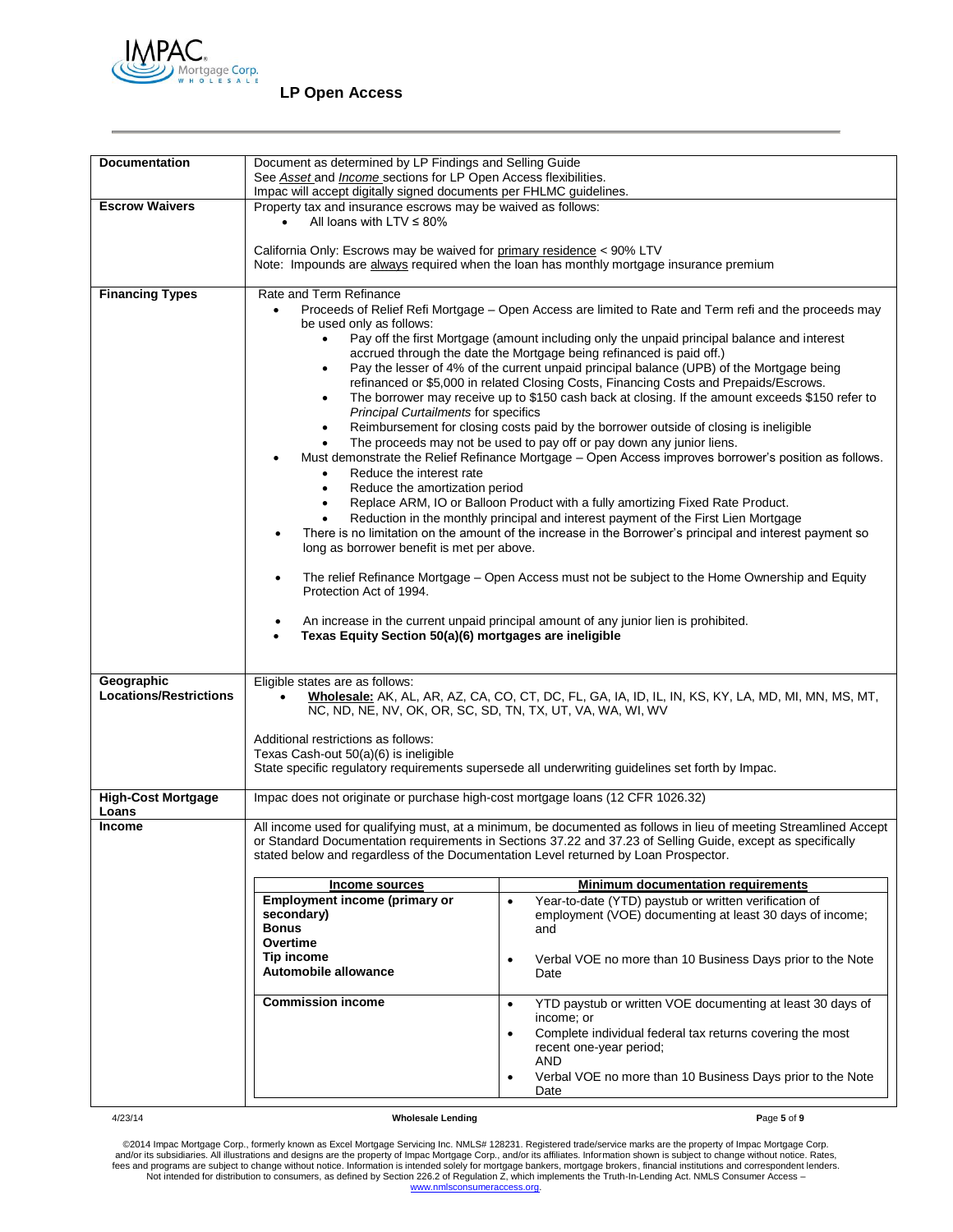

| <b>Military income</b><br>Military reserve income<br>Seasonal employment and<br>unemployment compensation                                                                                                                                                                                   | YTD Leave and Earnings Statement (LES) or written VOE<br>documenting at least 30 days of income and a verbal VOE no more<br>than 10 Business Days prior to the Note Date.<br>In lieu of a verbal VOE, an LES dated no more than 30 days prior<br>to Note Date may be provided.<br>YTD paystub or written VOE documenting at least 30 days of<br>$\bullet$<br>income; and<br>Verbal VOE no more than 10 Business Days prior to the Note<br>$\bullet$<br>Date for seasonal employment;<br>OR.                                                                     |
|---------------------------------------------------------------------------------------------------------------------------------------------------------------------------------------------------------------------------------------------------------------------------------------------|-----------------------------------------------------------------------------------------------------------------------------------------------------------------------------------------------------------------------------------------------------------------------------------------------------------------------------------------------------------------------------------------------------------------------------------------------------------------------------------------------------------------------------------------------------------------|
| Income while on temporary leave from<br>current employment                                                                                                                                                                                                                                  | Evidence of current receipt and amount of unemployment<br>$\bullet$<br>compensation and evidence that it is associated with seasonal<br>employment<br>Underwriter may use the Borrower's gross monthly income amount<br>that was received prior to the temporary leave provided that the<br>following documentation is obtained:                                                                                                                                                                                                                                |
|                                                                                                                                                                                                                                                                                             | A paystub or a written VOE documenting pre-leave income;<br>$\bullet$<br>and<br>A written statement signed by the Borrower confirming the<br>$\bullet$<br>Borrower's intent to return to the current employer<br>The underwriter must receive no evidence or information from the<br>Borrower's employer indicating that the Borrower does not have the<br>right to return to work after the leave period.                                                                                                                                                      |
| Self-employed (all types; primary and<br>secondary)                                                                                                                                                                                                                                         | Complete signed individual federal tax return for the most<br>$\bullet$<br>recent year; and<br>Verification of existence of the business through a thid-party<br>$\bullet$<br>source no more than 30 calendar days prior to the Note Date                                                                                                                                                                                                                                                                                                                       |
| Notes receivable                                                                                                                                                                                                                                                                            | Copy of the note and most recent one-month bank statement or<br>other equivalent documentation evidencing receipt of the income                                                                                                                                                                                                                                                                                                                                                                                                                                 |
| <b>Dividend and interest</b><br><b>Capital gains</b><br><b>Royalty payments</b><br><b>Trust income</b>                                                                                                                                                                                      | Copy of complete individual federal income tax returns for the most<br>recent one-year period; evidence of sufficient assets to support the<br>qualifying income for dividend/interest income and capital gains<br>Copy of the Trust Agreement                                                                                                                                                                                                                                                                                                                  |
| <b>Retirement income</b><br>Survivor and dependent benefit<br>income<br>Long-term disability income<br><b>Social Security Supplemental Security</b><br>Income<br>Section 8 assistance payments<br><b>Public assistance income</b><br><b>Unemployment compensation</b><br>Foster care income | A copy of the award letter, 1099 or other third-party<br>$\bullet$<br>documentation showing income type, source, amount; or<br>Most recent one-month bank statement or other equivalent<br>$\bullet$<br>documentation evidencing receipt of the income<br>(2014-6) Clarification - Unemployment compensation is an eligible<br>source of income. There is no requirement to make a<br>determination that income for this program, including public<br>assistance income (e.g., unemployment compensation), is<br>expected to continue for at least three years. |
| Alimony<br>Separate maintenance<br><b>Child support</b>                                                                                                                                                                                                                                     | Copy of the signed court order and evidence of receipt of the total<br>court ordered amount for the most recent one month                                                                                                                                                                                                                                                                                                                                                                                                                                       |
| Housing or parsonage allowance                                                                                                                                                                                                                                                              | A written VOE, a letter from the employer or paystubs<br>$\bullet$<br>reflecting the amount of the housing or parsonage allowance<br>and the terms under which it is paid; or<br>Evidence of one month receipt of the housing allowance<br>$\bullet$                                                                                                                                                                                                                                                                                                            |
| Tax exempt income                                                                                                                                                                                                                                                                           | The most recent complete individual federal tax returns or other<br>documentation evidencing that the income, or a portion of the                                                                                                                                                                                                                                                                                                                                                                                                                               |

4/23/14 **Wholesale Lending P**age **6** of **9**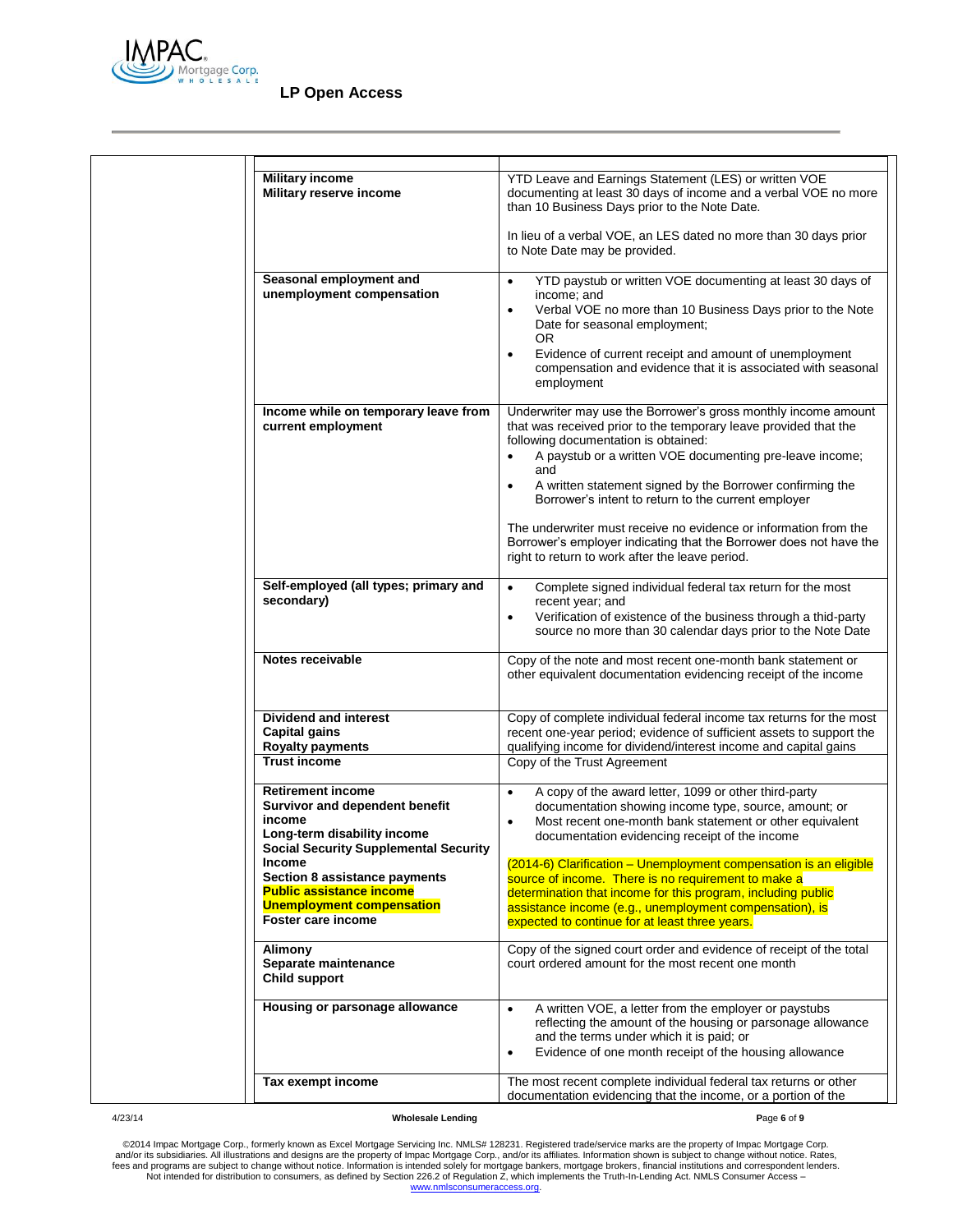

|                                                         |                                                                                                                                                                                                                                                                                                                                                                              | income, is nontaxable. Only the nontaxable portion of income may                                                                                                                                                                                                                                                                                                               |  |
|---------------------------------------------------------|------------------------------------------------------------------------------------------------------------------------------------------------------------------------------------------------------------------------------------------------------------------------------------------------------------------------------------------------------------------------------|--------------------------------------------------------------------------------------------------------------------------------------------------------------------------------------------------------------------------------------------------------------------------------------------------------------------------------------------------------------------------------|--|
|                                                         |                                                                                                                                                                                                                                                                                                                                                                              | be grossed up.                                                                                                                                                                                                                                                                                                                                                                 |  |
|                                                         | <b>Rental income</b>                                                                                                                                                                                                                                                                                                                                                         | An executed lease agreement or the most recent complete<br>individual federal tax returns                                                                                                                                                                                                                                                                                      |  |
| <b>Limitations on Other</b><br><b>Real Estate Owned</b> | Multiple loans to the same borrower<br>Maximum 20% concentration in any one project or subdivision<br>Up to 4 financed properties or \$2 million whichever is less<br><b>Primary Residence</b><br>Up to 10 financed properties, including the subject property<br>Second Homes & Investment Properties:<br>Up to 10 financed properties, including the subject property      |                                                                                                                                                                                                                                                                                                                                                                                |  |
| <b>Loan Amount</b>                                      | Minimum Conforming Loan Amount: \$35,000                                                                                                                                                                                                                                                                                                                                     |                                                                                                                                                                                                                                                                                                                                                                                |  |
| Mortgage Insurance                                      | If the original transaction LTV was <=80% and there is no mortgage insurance, then mortgage insurance is not<br>required on the subject refinance.<br>If the original transaction LTV was > 80% and mortgage insurance was previously cancelled or terminated in<br>accordance with Freddie Mac guidelines and the AUS findings indicate no current Mortgage Insurance, then |                                                                                                                                                                                                                                                                                                                                                                                |  |
|                                                         | Mortgage Insurance is not required on the subject refinance.                                                                                                                                                                                                                                                                                                                 |                                                                                                                                                                                                                                                                                                                                                                                |  |
|                                                         | NOTE:<br>effect before Impac may proceed with the transaction.                                                                                                                                                                                                                                                                                                               | If existing MI is indicated in the AUS findings and certificate has been cancelled, we must wait until<br>this information is accurately reflected in the AUS findings as no mortgage insurance currently in                                                                                                                                                                   |  |
|                                                         | follows:                                                                                                                                                                                                                                                                                                                                                                     | If the current LTV on the subject refinance is >80% and the original transaction had Mortgage Insurance in<br>any form and not cancelled as above, then the loan is eligible with a mortgage insurance modification as                                                                                                                                                         |  |
|                                                         | $\bullet$<br>MI Master Policy numbers are as follows.<br>٠<br>MGIC 04-307-6-1822<br>٠<br>Radian A2436-000<br>٠<br><b>RMIC 06X15</b><br>٠<br>United Guaranty 4-1301-000<br>٠<br>PMI 23870<br>$\bullet$<br>$\bullet$                                                                                                                                                           | Mortgage Insurance modifications are eligible with the following MI companies only:<br>Genworth B222229XWM (Note: AUS findings may still refer to GE or GEMICO<br>as existing insurer. These are predecessor companies to Genworth. Final MI<br>modification must be confirmed with Genworth MI Certificate.<br>CMG 14034 (due to acquisition, new certificate from "Arch MI") |  |
|                                                         | Eligible modified certificate must be as follows.<br><b>Financed MI</b><br>LPMI single premium already paid<br>Single Premium already paid<br>Split Premium initial already paid with monthly MI                                                                                                                                                                             |                                                                                                                                                                                                                                                                                                                                                                                |  |
|                                                         | Borrower Paid monthly<br>Ineligible MI                                                                                                                                                                                                                                                                                                                                       | Underwriter to verify existing mortgage insurance and submit modification request to the applicable MI Company                                                                                                                                                                                                                                                                 |  |
|                                                         | Lender paid pool coverage (referred to as GSE pool insurance)<br>Investor - paid pool coverage<br>Loans covered by recourse and/or indemnification agreements<br>Secondary market coverage agreements                                                                                                                                                                        |                                                                                                                                                                                                                                                                                                                                                                                |  |
| Occupancy                                               | Primary Residence - 1-4 units<br>Second Homes - 1 unit only<br>Investment Properties - 1-4 units                                                                                                                                                                                                                                                                             |                                                                                                                                                                                                                                                                                                                                                                                |  |
|                                                         | mortgage. Same occupancy is not required.                                                                                                                                                                                                                                                                                                                                    | Open Access may be refinanced as primary residence, second home or investment property, whether or not the<br>mortgage being refinanced was underwritten and sold as a primary residence, second home or investment                                                                                                                                                            |  |
| <b>Prepayment Penalty</b>                               | None                                                                                                                                                                                                                                                                                                                                                                         |                                                                                                                                                                                                                                                                                                                                                                                |  |
| 4/23/14                                                 | <b>Wholesale Lending</b>                                                                                                                                                                                                                                                                                                                                                     | Page 7 of 9                                                                                                                                                                                                                                                                                                                                                                    |  |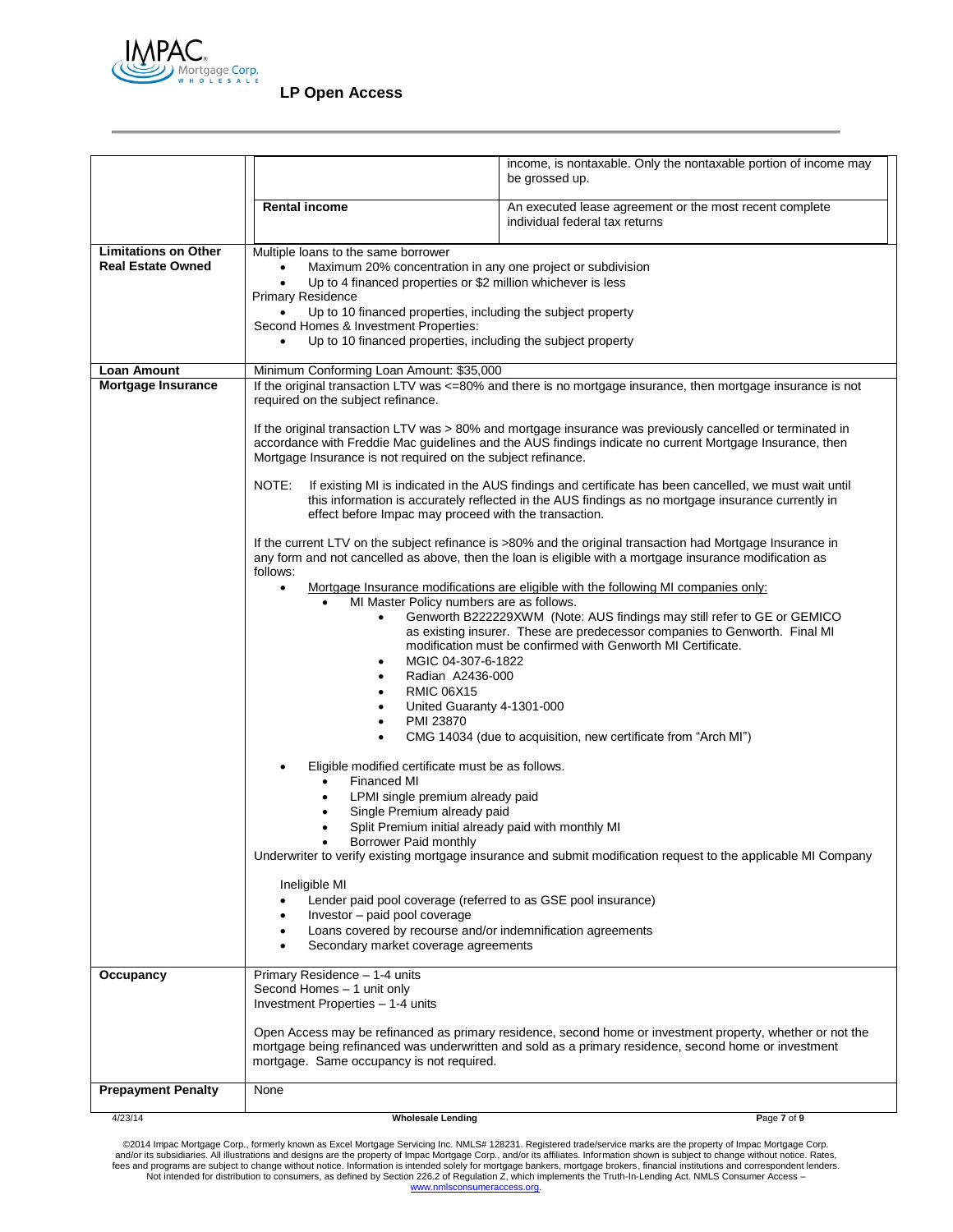

| <b>Principal Curtailments</b>               | A principal reduction is required at closing when cash back to borrower exceeds \$150 at closing.                                                                                                                                   |  |
|---------------------------------------------|-------------------------------------------------------------------------------------------------------------------------------------------------------------------------------------------------------------------------------------|--|
|                                             | NOTE: Principal Curtailment cannot solve a loan amount that is too high. Loan amounts that are too high<br>(regardless of cash back) must be reduced and closing documents re-drawn.                                                |  |
|                                             | The primary cause for an excessive loan amount is when a monthly mortgage payment is made after the effective<br>date of the payoff statement.                                                                                      |  |
| <b>Property Types</b>                       | Eligible property types                                                                                                                                                                                                             |  |
|                                             | 1-4 units                                                                                                                                                                                                                           |  |
|                                             | Modular Pre-Cut/Panelized Housing<br>$\bullet$<br><b>PUDs</b><br>$\bullet$                                                                                                                                                          |  |
|                                             | Condominiums, except those located in Florida (see Underwriting)<br>$\bullet$                                                                                                                                                       |  |
|                                             | Leasehold properties - Must meet Freddie Mac requirements. Leasehold properties require a full<br>$\bullet$                                                                                                                         |  |
|                                             | appraisal; HVE is not acceptable<br>Manufactured Housing acceptable to Freddie Mac and subject to the following restrictions:                                                                                                       |  |
|                                             | Primary and Second Home Only (no investment property)                                                                                                                                                                               |  |
|                                             | Multi-width property only - no single wide<br>$\bullet$                                                                                                                                                                             |  |
|                                             | No High Balance Loans<br>٠<br>No Manufactured Homes in Condo Projects<br>٠                                                                                                                                                          |  |
|                                             | MFH may not have been re-sited<br>٠                                                                                                                                                                                                 |  |
|                                             | No MFH on leased land<br>٠                                                                                                                                                                                                          |  |
|                                             | MFH requires a full appraisal; HVE is not acceptable                                                                                                                                                                                |  |
|                                             | Ineligible                                                                                                                                                                                                                          |  |
|                                             | 2-4 units within PUDs                                                                                                                                                                                                               |  |
|                                             | Condominiums located in Florida<br>٠<br>Condo hotels or motels<br>$\bullet$                                                                                                                                                         |  |
|                                             | Co-ops<br>$\bullet$                                                                                                                                                                                                                 |  |
|                                             | Houseboat project<br>$\bullet$                                                                                                                                                                                                      |  |
|                                             | Timeshare or segmented ownership project<br>٠                                                                                                                                                                                       |  |
| <b>Qualifying Rate and</b><br><b>Ratios</b> | Qualifying Rate<br>Fixed Rate - Qualify at note rate.                                                                                                                                                                               |  |
|                                             | Ratios<br>AUS determines acceptable ratios at all LTV's*<br>$\bullet$                                                                                                                                                               |  |
|                                             | *NOTE: Manual DTI Ratio Adjustment Requirement                                                                                                                                                                                      |  |
|                                             | For LP Open Access loans that are HPCTs (Higher Priced Covered Transactions) as defined in Regulation Z, 12                                                                                                                         |  |
|                                             | C.F.R. 1026.43(b) with Application Received dates on or after January 10, 2014, the underwriter must ensure that<br>the DTI is not greater than 45%. Minimum score must be at least 620 or higher as indicated in these guidelines, |  |
|                                             | and there must be verification of income source and amount. (FHLMC Bulletin 2013-23)                                                                                                                                                |  |
| <b>Secondary Financing</b>                  | Subordination of existing junior liens permitted with no maximum CLTV limitations, as identified in Loan<br>$\bullet$                                                                                                               |  |
|                                             | Amount & LTV.                                                                                                                                                                                                                       |  |
|                                             | If the junior lien is not being refinanced simultaneously with the first mortgage, the existing junior lien must be<br>$\bullet$                                                                                                    |  |
|                                             | subordinate to the Relief Refinance Mortgage.<br>An increase in the current unpaid principal amount of any junior lien is not permitted.<br>٠                                                                                       |  |
|                                             | New secondary financing is ineligible<br>$\bullet$                                                                                                                                                                                  |  |
|                                             | Hardest Hit Fund (HHF) - cannot be a lien on property                                                                                                                                                                               |  |
|                                             | HHF program funds provided by a state Housing Finance Agency ("HFA") may be used to pay down the                                                                                                                                    |  |
|                                             | outstanding balance on a Mortgage being refinanced at the time of closing, and to pay Closing Costs, Financing                                                                                                                      |  |
|                                             | Costs and Prepaids/Escrows for the Relief Refinance Mortgage - Open Access, as long as the funds do not result<br>in a lien on the property.                                                                                        |  |
|                                             |                                                                                                                                                                                                                                     |  |
|                                             | The Mortgage file must contain documentation verifying the terms and conditions under which the HHF program<br>funds are provided to the Borrower.                                                                                  |  |
|                                             | When repayment of HHF program funds is required, the verified payment must be included in the monthly debt<br>payment-to-income ratio, unless repayment of funds is due only upon sale or default.                                  |  |
|                                             | The HHF program funds must be reflected on the HUD-1 Settlement Statement.                                                                                                                                                          |  |
| 4/23/14                                     | Page 8 of 9<br><b>Wholesale Lending</b>                                                                                                                                                                                             |  |